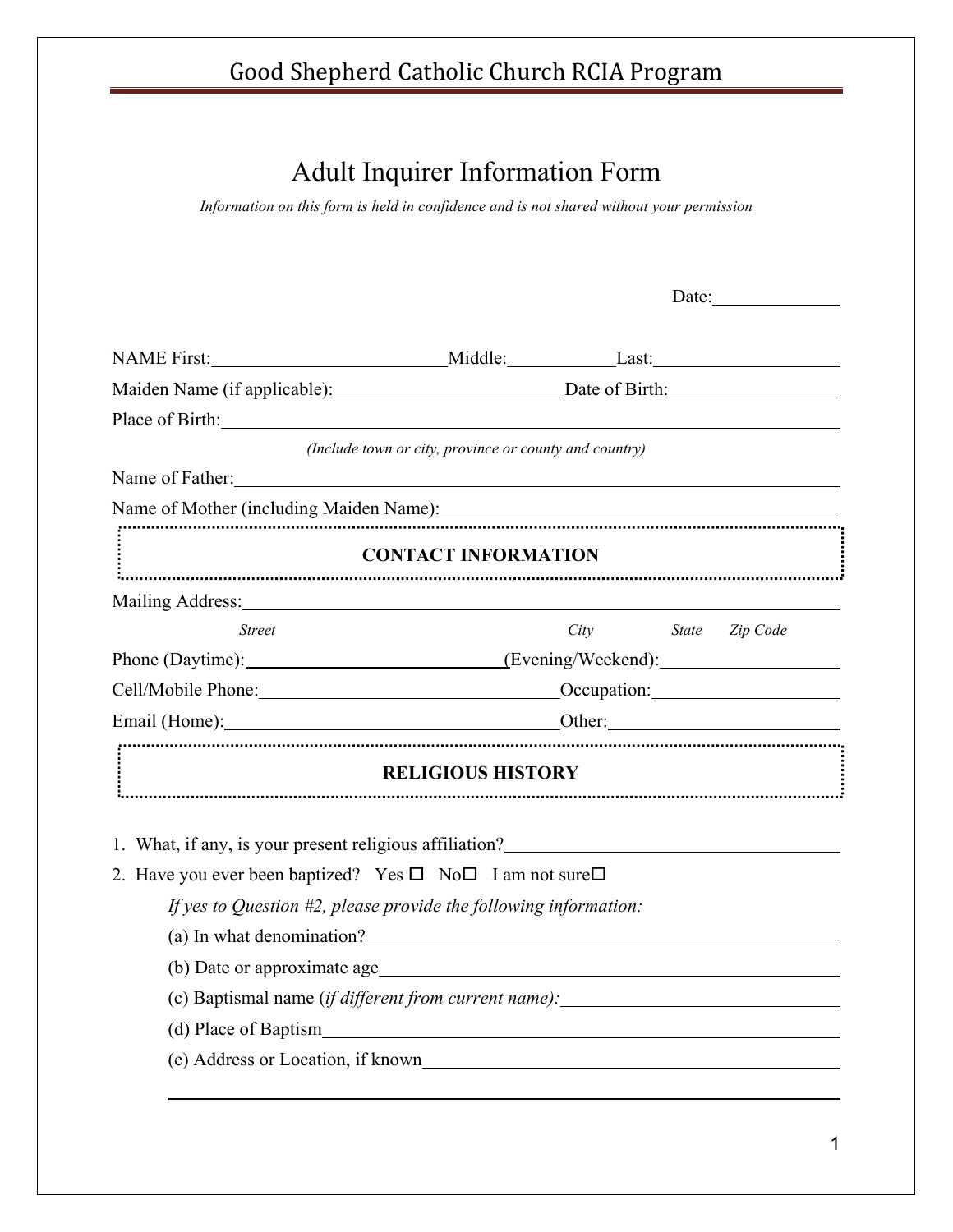3. If you were baptized as a Catholic, check those sacraments you have already received:

Reconciliation (Confession) $\Box$  Eucharist (First Communion) $\Box$  Confirmation $\Box$ 

#### **CURRENT MARITAL STATUS**

*Check the appropriate statement(s) below and provide any information requested.* 

 $\Box$  1. I have never been married.

#### 2. I am engaged to be married. (**For engaged couples only. If you are currently married proceed to Question no. 3**)

(a) Your Fiancė(e)'s Name:

(b) Your Fiancė(e)'s Current Religious Affiliation (*if any):*

(c) For You  $\Box$  This is my first marriage.  $\Box$  I have been married before.

(d) For Your Fiancė(e):  $\Box$  This is her/his first marriage  $\Box$ My Fiancė(e) has been married before.

□ 3. I am married.

(a) Your Spouse's Name:

(b) Your Spouse's Current Religious Affiliation (*if any):*

(c) **For You**  $\Box$  This is my first marriage  $\Box$  I have been married before

(d) **For Your Spouse**  $\Box$  This is my spouse's first marriage  $\Box$  My spouse has been married before.

(e) Date of Marriage:

(f) Place of Marriage:

(g) Officiating Authority of Marriage:

*(Civil, Non Christian/Christian Minister, Catholic Cleric)*

 $\Box$  4. I am married, but separated from my spouse.

□ 5. I am divorced and I have not remarried.

 $\square$  6. I am a widow/widower and have not remarried since my spouse's death.

**FAMILY INFORMATION** *List the name(s) of any children or other dependents (e.g. Daughter – Jane; Stepson – John)*  Relationship: Name: Age: Relationship: Name: Age: Relationship: Name: Name: Name: Age: Age: Relationship: Name: Age: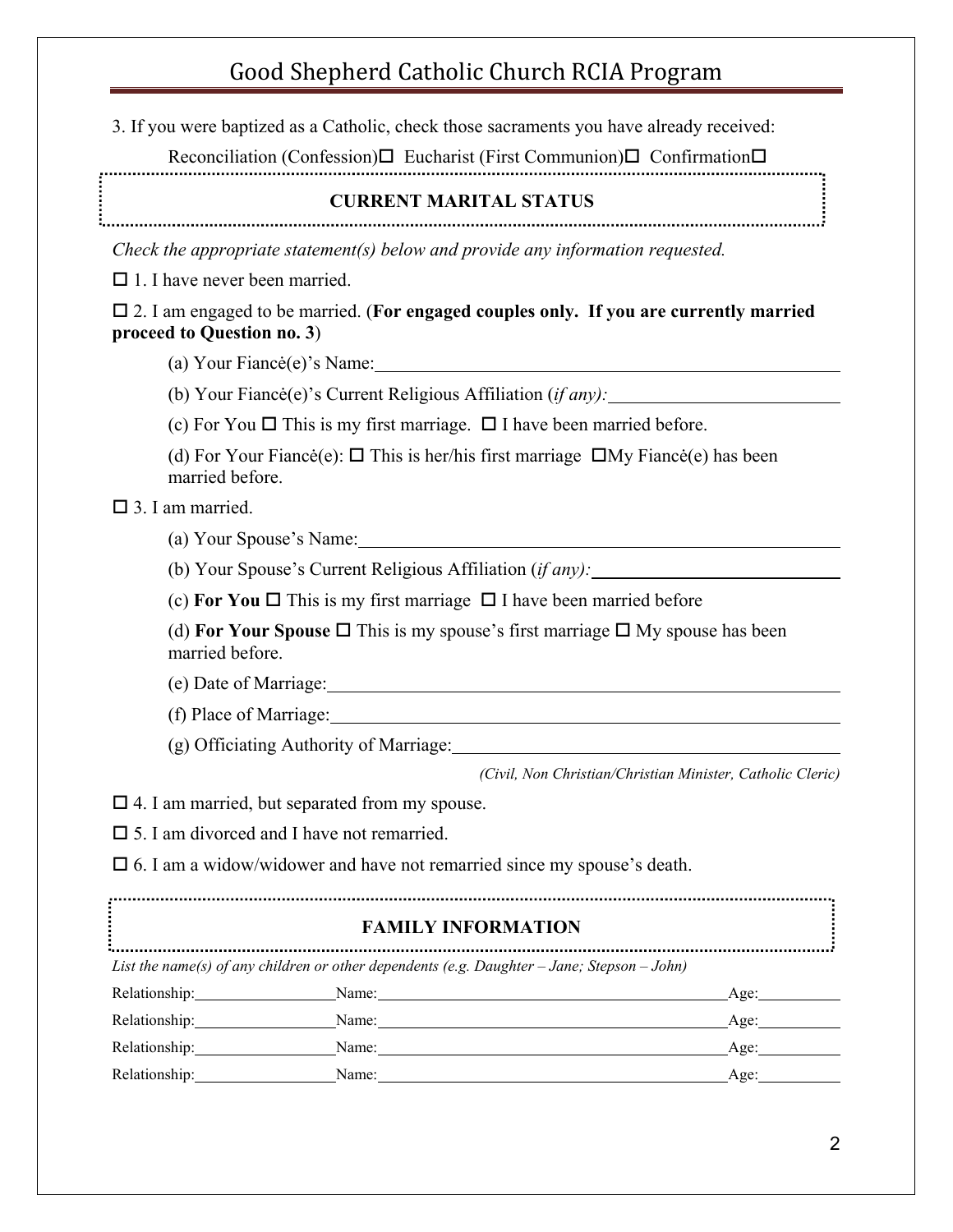| PREVIOUS MARRIAGE INFORMATION                                                                                                                                                                                                                                                   |                                                                                                                                 |  |  |  |  |  |
|---------------------------------------------------------------------------------------------------------------------------------------------------------------------------------------------------------------------------------------------------------------------------------|---------------------------------------------------------------------------------------------------------------------------------|--|--|--|--|--|
|                                                                                                                                                                                                                                                                                 |                                                                                                                                 |  |  |  |  |  |
| <b>1. PREVIOUS MARRIAGE(S) OF AN INQUIRER</b><br>NAME OF INQUIRER: University of the UNIVERSITY OF STATE OF THE SET OF THE SET OF THE SET OF THE SET OF THE SET OF THE SET OF THE SET OF THE SET OF THE SET OF THE SET OF THE SET OF THE SET OF THE SET OF THE SET OF THE SET O |                                                                                                                                 |  |  |  |  |  |
|                                                                                                                                                                                                                                                                                 |                                                                                                                                 |  |  |  |  |  |
|                                                                                                                                                                                                                                                                                 | First: Middle Name: Last: Last:                                                                                                 |  |  |  |  |  |
|                                                                                                                                                                                                                                                                                 | a. BAPTIZED (PLEASE CIRCLE ONE)? YES OR NO.                                                                                     |  |  |  |  |  |
| b.                                                                                                                                                                                                                                                                              | IF BAPTIZED RELIGIOUS AFFILIATION: University of the contract of the set of the set of the set of the set of t                  |  |  |  |  |  |
| $\mathbf{c}$ .                                                                                                                                                                                                                                                                  |                                                                                                                                 |  |  |  |  |  |
|                                                                                                                                                                                                                                                                                 | d. PLACE OF MARRIAGE (PLEASE INCLUDE TOWN/CITY/COUNTY/STATE. IF MARRIED OUTSIDE                                                 |  |  |  |  |  |
|                                                                                                                                                                                                                                                                                 |                                                                                                                                 |  |  |  |  |  |
| OFFICIATING AUTHORITY OF MARRIAGE: (PLEASE INDICATE CIVIL GOVERNMENT, NON-<br>e.                                                                                                                                                                                                |                                                                                                                                 |  |  |  |  |  |
|                                                                                                                                                                                                                                                                                 |                                                                                                                                 |  |  |  |  |  |
| f.                                                                                                                                                                                                                                                                              | HAVE YOU OR YOUR FORMER SPOUSE EVER PETITIONED FOR A DECREE OF NULLITY FROM A<br>TRIBUNAL OF THE CATHOLIC CHURCH? $\square$ No. |  |  |  |  |  |
|                                                                                                                                                                                                                                                                                 | $\Box$ YES A PETITION IS CURRENTLY IN PROCESS: (1) DIOCESE                                                                      |  |  |  |  |  |
|                                                                                                                                                                                                                                                                                 |                                                                                                                                 |  |  |  |  |  |
|                                                                                                                                                                                                                                                                                 | PREVIOUS MARRIAGE (FIRST/SECOND/THIRD) TO:                                                                                      |  |  |  |  |  |
|                                                                                                                                                                                                                                                                                 | First: Middle Name: Last: Last:                                                                                                 |  |  |  |  |  |
| a.                                                                                                                                                                                                                                                                              | BAPTIZED (PLEASE CIRCLE ONE)? YES OR NO.                                                                                        |  |  |  |  |  |
| b.                                                                                                                                                                                                                                                                              |                                                                                                                                 |  |  |  |  |  |
| c.                                                                                                                                                                                                                                                                              | DATE OF MARRIAGE: University of Marriage and Marriage and Marriage and Marriage and Marriage and Marriage and M                 |  |  |  |  |  |
| d.                                                                                                                                                                                                                                                                              | PLACE OF MARRIAGE (PLEASE INCLUDE TOWN/CITY/COUNTY/STATE. IF MARRIED OUTSIDE                                                    |  |  |  |  |  |
|                                                                                                                                                                                                                                                                                 |                                                                                                                                 |  |  |  |  |  |
|                                                                                                                                                                                                                                                                                 |                                                                                                                                 |  |  |  |  |  |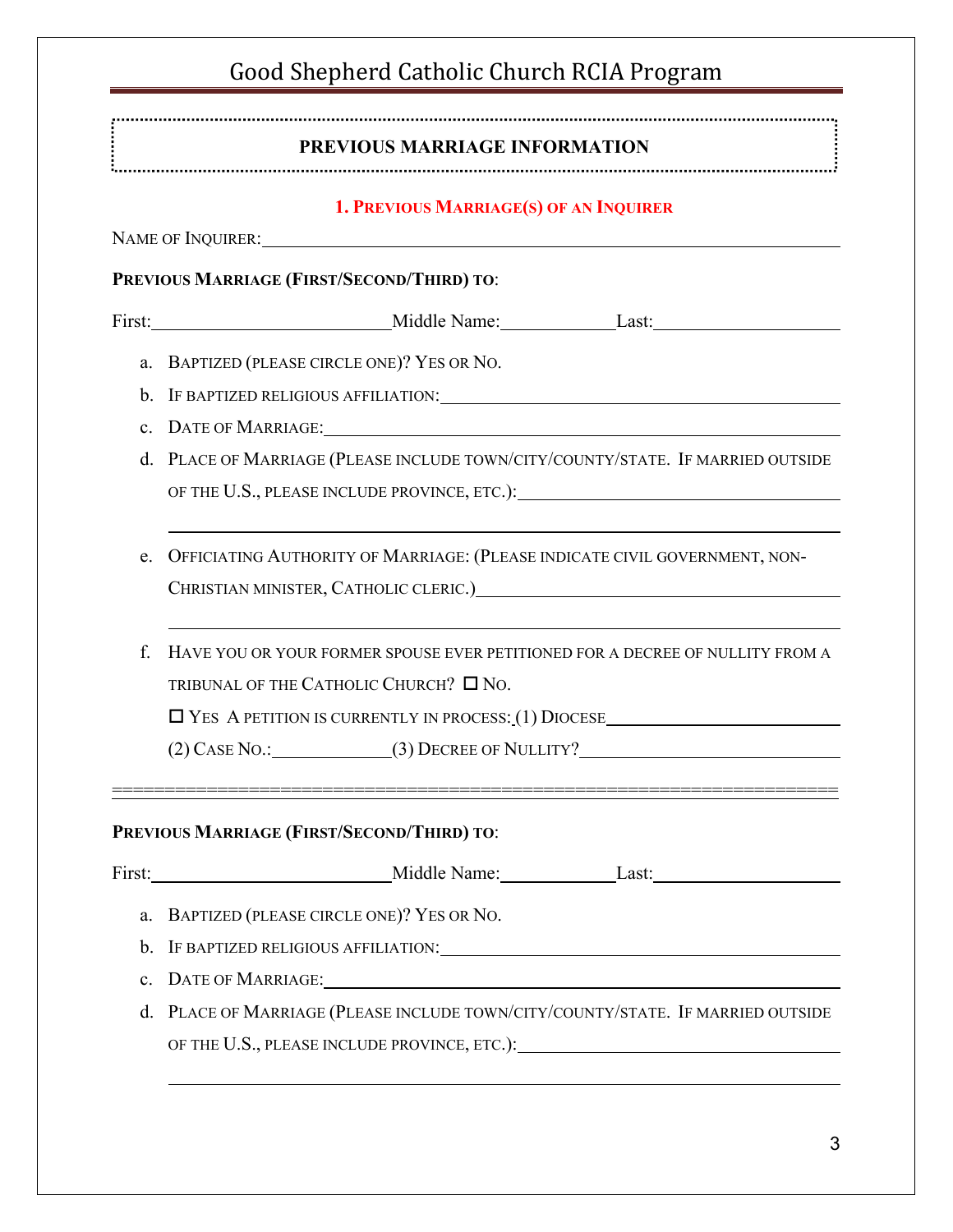- e. OFFICIATING AUTHORITY OF MARRIAGE: (PLEASE INDICATE CIVIL GOVERNMENT, NON-CHRISTIAN MINISTER, CATHOLIC CLERIC.)
- f. HAVE YOU OR YOUR FORMER SPOUSE EVER PETITIONED FOR A DECREE OF NULLITY FROM A TRIBUNAL OF THE CATHOLIC CHURCH?  $\Box$  No.  $\Box$  Yes. A petition is currently in PROCESS: (1) DIOCESE

(2) CASE NO.: (3) DECREE OF NULLITY?

Additional Comments:

 $\overline{a}$ 

 $\overline{a}$ 

 $\overline{a}$ 

#### DOCUMENT CHECK LIST:

Baptismal Certificate

Marriage License(s)

Marriage Certificate(s)

Final Decree of Dissolution of Marriage

Notice of Entry of Dissolution of Marriage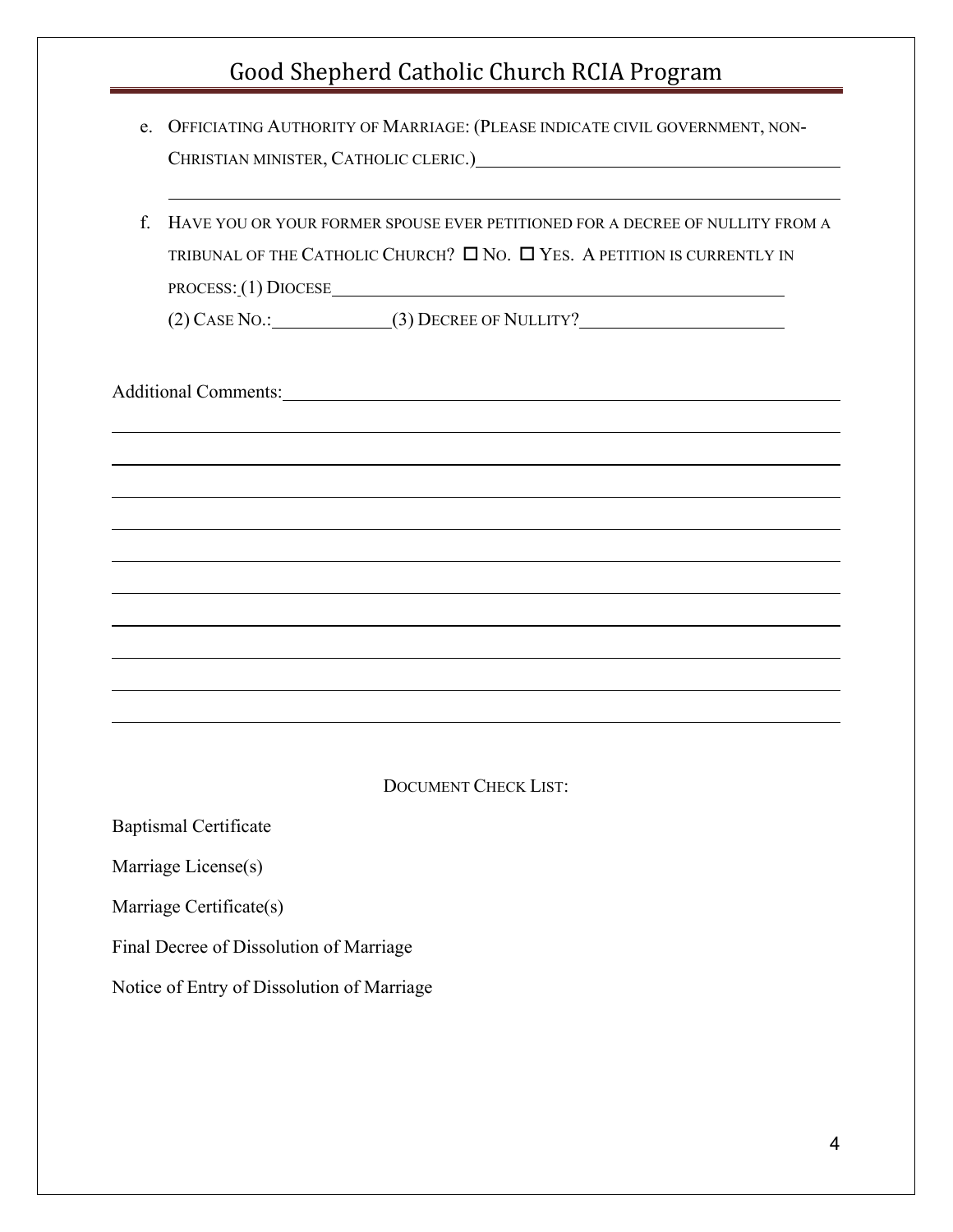|                                            | 2. PREVIOUS MARRIAGE(S) OF AN INQUIRER'S FIANCE(E)/SPOUSE                                                                                                                                                                                                                                                    |  |  |  |  |
|--------------------------------------------|--------------------------------------------------------------------------------------------------------------------------------------------------------------------------------------------------------------------------------------------------------------------------------------------------------------|--|--|--|--|
|                                            |                                                                                                                                                                                                                                                                                                              |  |  |  |  |
| PREVIOUS MARRIAGE (FIRST/SECOND/THIRD) TO: |                                                                                                                                                                                                                                                                                                              |  |  |  |  |
|                                            |                                                                                                                                                                                                                                                                                                              |  |  |  |  |
|                                            | a. BAPTIZED (PLEASE CIRCLE ONE)? YES OR NO.                                                                                                                                                                                                                                                                  |  |  |  |  |
|                                            |                                                                                                                                                                                                                                                                                                              |  |  |  |  |
| $\mathbf{c}$ .                             |                                                                                                                                                                                                                                                                                                              |  |  |  |  |
|                                            | d. PLACE OF MARRIAGE (PLEASE INCLUDE TOWN/CITY/COUNTY/STATE. IF MARRIED OUTSIDE                                                                                                                                                                                                                              |  |  |  |  |
| e.                                         | OFFICIATING AUTHORITY OF MARRIAGE: (PLEASE INDICATE CIVIL GOVERNMENT, NON-<br>CHRISTIAN MINISTER, CATHOLIC CLERIC.) CHERICAL CHARGE AND THE CHARGE AND THE CHARGE AND THE CHARGE AND THE CHARGE AND THE CHARGE AND THE CHARGE AND THE CHARGE AND THE CHARGE AND THE CHARGE AND THE CHARGE AND THE CHARGE AND |  |  |  |  |
| f.                                         | ,我们也不会有什么。""我们的人,我们也不会有什么?""我们的人,我们也不会有什么?""我们的人,我们也不会有什么?""我们的人,我们也不会有什么?""我们的人<br>HAVE YOU OR YOUR FORMER SPOUSE EVER PETITIONED FOR A DECREE OF NULLITY FROM A<br>TRIBUNAL OF THE CATHOLIC CHURCH? $\square$ NO. $\square$ A PETITION IS CURRENTLY IN<br>PROCESS:(1) DIOCESE (2) CASE NO.: (3) DECREE OF  |  |  |  |  |
|                                            | PREVIOUS MARRIAGE (FIRST/SECOND/THIRD) TO:                                                                                                                                                                                                                                                                   |  |  |  |  |
|                                            |                                                                                                                                                                                                                                                                                                              |  |  |  |  |
| a.                                         | BAPTIZED (PLEASE CIRCLE ONE)? YES OR NO.                                                                                                                                                                                                                                                                     |  |  |  |  |
| b.                                         | IF BAPTIZED RELIGIOUS AFFILIATION: UNIVERSITY OF BAPTIZED RELIGIOUS                                                                                                                                                                                                                                          |  |  |  |  |
| $\mathbf{c}$ .                             |                                                                                                                                                                                                                                                                                                              |  |  |  |  |
| d.                                         | PLACE OF MARRIAGE (PLEASE INCLUDE TOWN/CITY/COUNTY/STATE. IF MARRIED OUTSIDE                                                                                                                                                                                                                                 |  |  |  |  |
| e.                                         | OFFICIATING AUTHORITY OF MARRIAGE: (PLEASE INDICATE CIVIL GOVERNMENT, NON-<br>CHRISTIAN MINISTER, CATHOLIC CLERIC.) CHRISTIAN MINISTER, CATHOLIC CLERIC.                                                                                                                                                     |  |  |  |  |
|                                            |                                                                                                                                                                                                                                                                                                              |  |  |  |  |